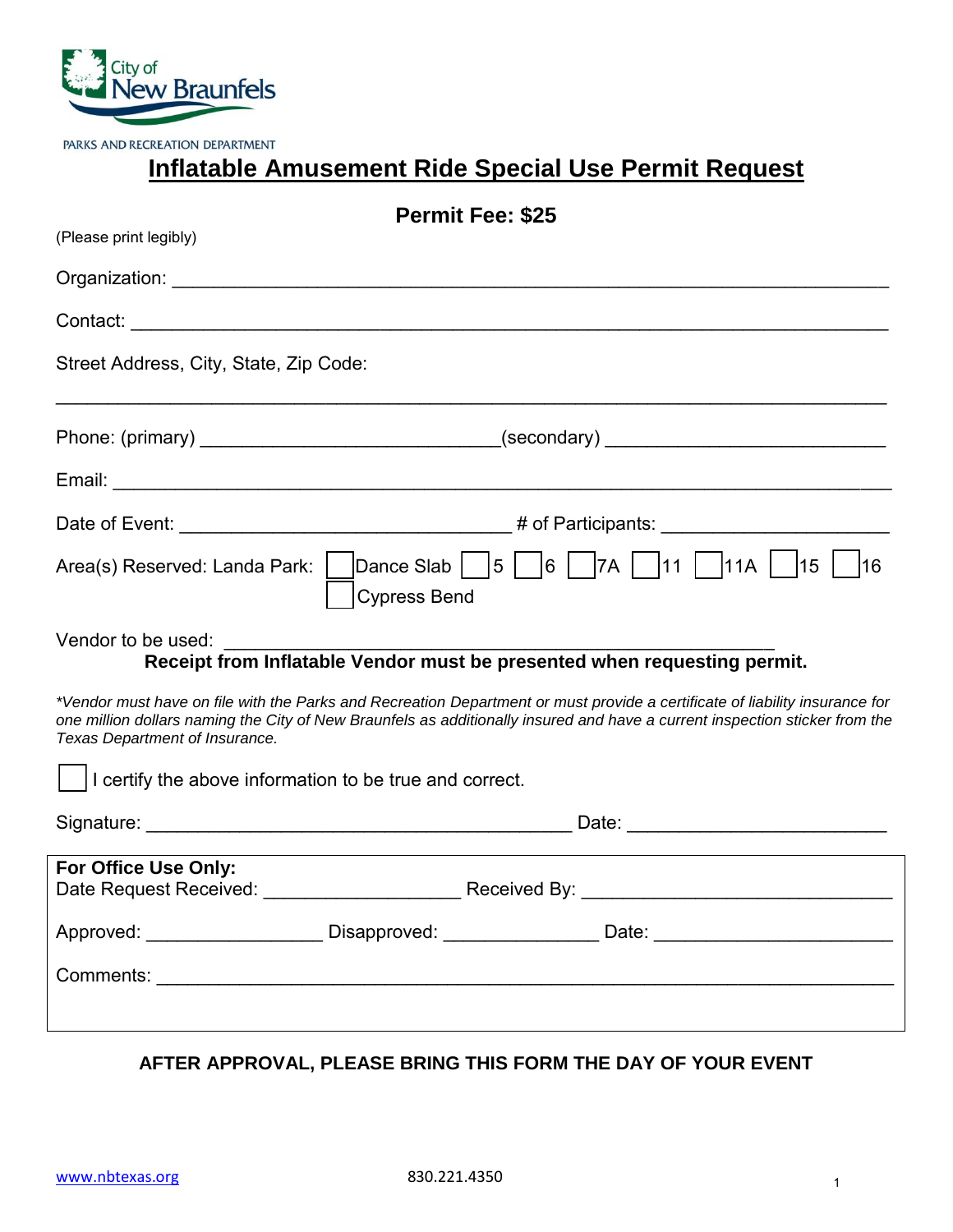

## **Inflatable Amusement Rides/Festival Equipment Regulations**

- A. Inflatable Amusement Rides are permitted only within specifically designated park areas with a permit.
- B. Inflatable Amusement Rides requiring water for operation are prohibited.
- C. Inflatable Amusement Rides may be no larger than 400 sq'. With approval of the Parks and Recreation Director or designee, larger rides may be considered for use at Cypress Bend Park.
- D. Inflatable Amusement Rides may not be staked in the ground, but secured with other means (sand bags, water barrels) to insure safety of guests.
- E. Parks and Recreation shall determine the location of such equipment within the park.
- F. A "Hold Harmless and Indemnification Agreement" must be submitted seven days prior to the rental.
- G. A certificate of liability insurance of one million dollars will be required and must be on file with City of New Braunfels Parks and Recreation Department. The renter shall name the City of New Braunfels as additionally insured.
- H. Inflatable Amusement Rides must also have a current inspection certificate from the Texas Department of Insurance.
- I. Usage of devices is restricted to the party receiving written permission and is not to be used by the public.
- J. A fee to use the device cannot be charged to individuals participating in your event within the park on the day of your reservation.
- K. Inflatable device must be monitored by an adult (18 years or older) at all times.
- L. You must bring this agreement and receipt from Inflatable Vendor on the day of your reservation.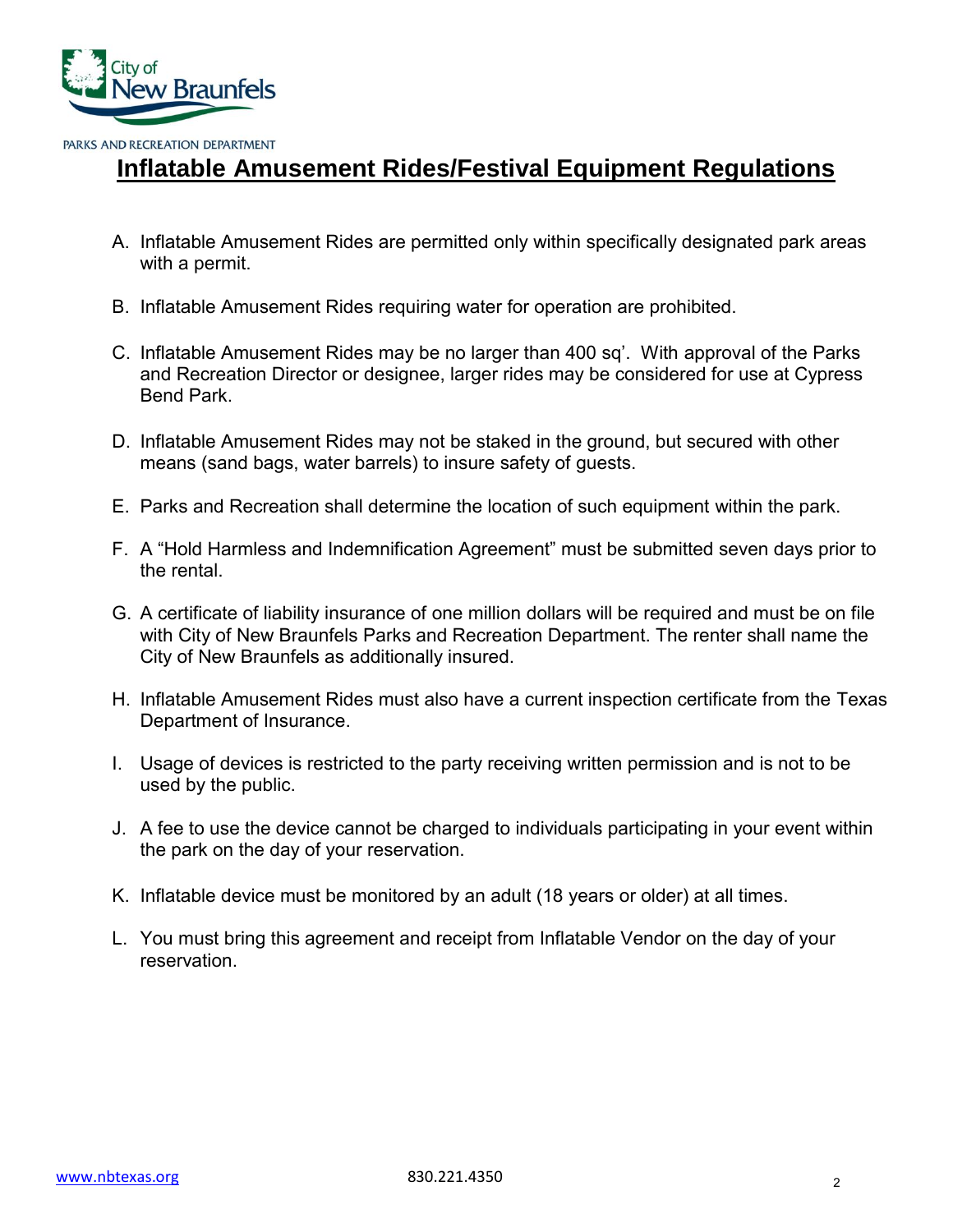

# **INFLATABLE AMUSEMENT RIDE**

# **HOLD HARMLESS AND INDEMNIFICATION AGREEMENT**

I, \_\_\_\_\_\_\_\_\_\_\_\_\_\_\_\_\_\_\_\_\_\_\_\_\_\_\_\_\_\_\_\_\_\_\_\_\_\_\_\_\_\_\_\_\_\_\_\_\_\_\_\_\_\_\_\_\_\_\_\_\_\_\_\_\_\_\_\_\_\_\_\_\_\_

### (Name of Lessee)

agree to indemnify, defend, and hold harmless the City of New Braunfels, its agents, officers, and employees from and against any and all liability, expense, including defense costs and legal fees, and claims for damages of any nature whatsoever, arising from or connected with

 $\overline{\phantom{a}}$  , and the contribution of the contribution of the contribution of the contribution of the contribution of the contribution of the contribution of the contribution of the contribution of the contribution of the

#### (Name of vendor/company)

operations or services for a special event, (examples: inflatable castle/moonwalk, or other rentable amusement devices, etc.), including, but not limited to, liability, expense, and claims for damages of any nature whatsoever, arising from or connected with special event under this agreement, including, but not limited to, liability, expense, and claims for: bodily injury, including death or property damage caused by negligence, creation or maintenance of a dangerous condition of property, breach of express or implied warranty of product, defectiveness of product, or intentional infliction of harm, including any worker's compensation suits, liability, or expense, arising from or connected with services performed by or on behalf of any person pursuant to this agreement.

Signed: \_\_\_\_\_\_\_\_\_\_\_\_\_\_\_\_\_\_\_\_\_\_\_\_\_\_\_\_\_\_\_\_\_\_\_\_\_\_\_\_\_ Date: \_\_\_\_\_\_\_\_\_\_\_\_\_\_\_\_\_\_\_\_\_\_\_\_\_